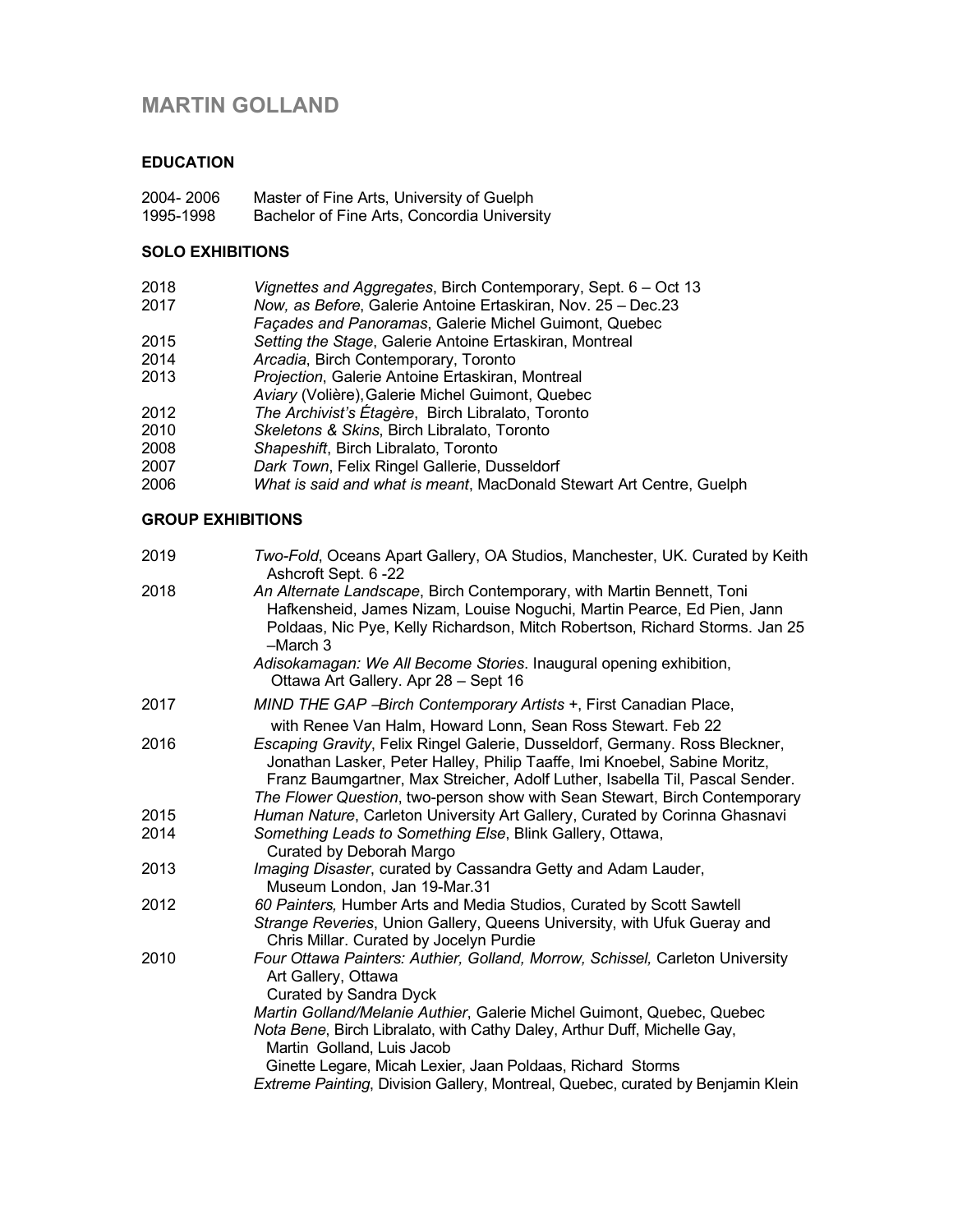|      | Art at Work: Corporate Collecting Practices Today, Art Gallery of Mississauga,<br>curated by Geraldine Davis                                                                                                                                                                                                                                                                                                                                                                                              |
|------|-----------------------------------------------------------------------------------------------------------------------------------------------------------------------------------------------------------------------------------------------------------------------------------------------------------------------------------------------------------------------------------------------------------------------------------------------------------------------------------------------------------|
| 2009 | The Phoenix Art: The Renewed Life of Contemporary Painting, Galerie<br>Simon Blais, Montreal. Curated by Robert Enright<br>11 <sup>th</sup> Annual RBC Canadian Painting Competition, Musee d'art contemporain<br>de Montreal, The Power Plant, Toronto, Toronto International Art Fair<br>Showcase 2009, Cambridge Galleries, curated by Ivan Jurakic<br>The Way I Are, Blackwood Gallery, University of Toronto Mississauga.<br>Curated by Katie Bethune-Leaman                                         |
|      | Carte Blanche Vol. 2: Painting, Museum of Contemporary Canadian Art<br>(MOCCA), Toronto, curated by Clint Roenisch & David Liss<br>10 <sup>th</sup> Annual RBC Canadian Painting Competition, National Gallery of Canada,<br>Ottawa,; The Power Plant, Toronto; Musee d'art contemporain de Montreal;<br>Museum London; The Rooms, St. John; Mendel Art Gallery Saskatoon; Art<br>Gallery of Alberta, Edmonton; Contemporary Art Gallery, Vancouver<br>Pulse Miami Contemporary Art Fair, Birch Libralato |
| 2007 | Crossing Borders, The Kenan Center, Lockport, NY<br>Scope Miami, Birch Libralato                                                                                                                                                                                                                                                                                                                                                                                                                          |
|      | Cartographies, Elissa Cristall Gallery, Vancouver                                                                                                                                                                                                                                                                                                                                                                                                                                                         |
| 2006 | Scope Miami, Birch Libralato<br>8 <sup>th</sup> Annual RBC Canadian Painting Competition, MOCCA, Toronto;<br>Kitchener-Waterloo Art Gallery, Kitchener; Musee d'art contemporain<br>de Montreal; Art Gallery of Calgary; Contemporary Art Gallery, Vancouver<br>Taking a walk with the dog, Leo Kamen Gallery, Toronto<br>stART: Emerging Artists Across Canada, Studio 21 Fine Art, Halifax<br>Domestic Bliss, Open Space, Victoria                                                                      |
|      |                                                                                                                                                                                                                                                                                                                                                                                                                                                                                                           |

# **PUBLICATIONS**

| Campbell, James D., Lush Life: The Painting World of Martin Golland,<br>2011<br>Simzer Design and Publication<br>2008<br>Friesens, 34<br>Wallace, Doug (ed.). Carte Blanche v.2 Painting, China: 1010 Printing<br>International, 15, 61 | 2012 | RBC Art Collection: Selected Works, catalog, p114                        |
|-----------------------------------------------------------------------------------------------------------------------------------------------------------------------------------------------------------------------------------------|------|--------------------------------------------------------------------------|
|                                                                                                                                                                                                                                         |      |                                                                          |
|                                                                                                                                                                                                                                         |      | MacMillan, Laurel (ed.). RBC Painting Competition Ten Years, Altona, MB: |
|                                                                                                                                                                                                                                         |      |                                                                          |

## **ESSAYS/REVIEWS**

| 2018 | Nouveaux noms, nouveau lieu pour la Foire en art actuel, Josianne Deslodges,<br>Le Soleil, 27 May 2018. Lesoleil.com/arts                                         |
|------|-------------------------------------------------------------------------------------------------------------------------------------------------------------------|
| 2017 | Canadian Painter Martin Golland Opens in Montreal, James D. Campbell.<br>Whitehot Magazine, whitehotmagazine.com                                                  |
| 2016 | The Flower Question at Birch Contemporary, David Saric, ArtToronto.ca<br>John Bentley Mays, Martin Golland at Birch Contemporary, Toronto,<br>johnbentleymays.com |
| 2015 | Le besoin d'etrangete, Eric Clement, La Presse, Arts, p5,<br>Saturday, September 5.                                                                               |
| 2014 | Itinerary of A Traveller Through Darkness, article, James D Campbell,<br>BorderCrossings Magazine, pp 82-89                                                       |
| 2013 | Martin Golland chez Guimont: contrastes en collision, Josianne Desloges,<br>La Soleil, April 6.                                                                   |
| 2012 | Impossible Architectures, Robert Enright, Borderviews, BorderCrossings, p17                                                                                       |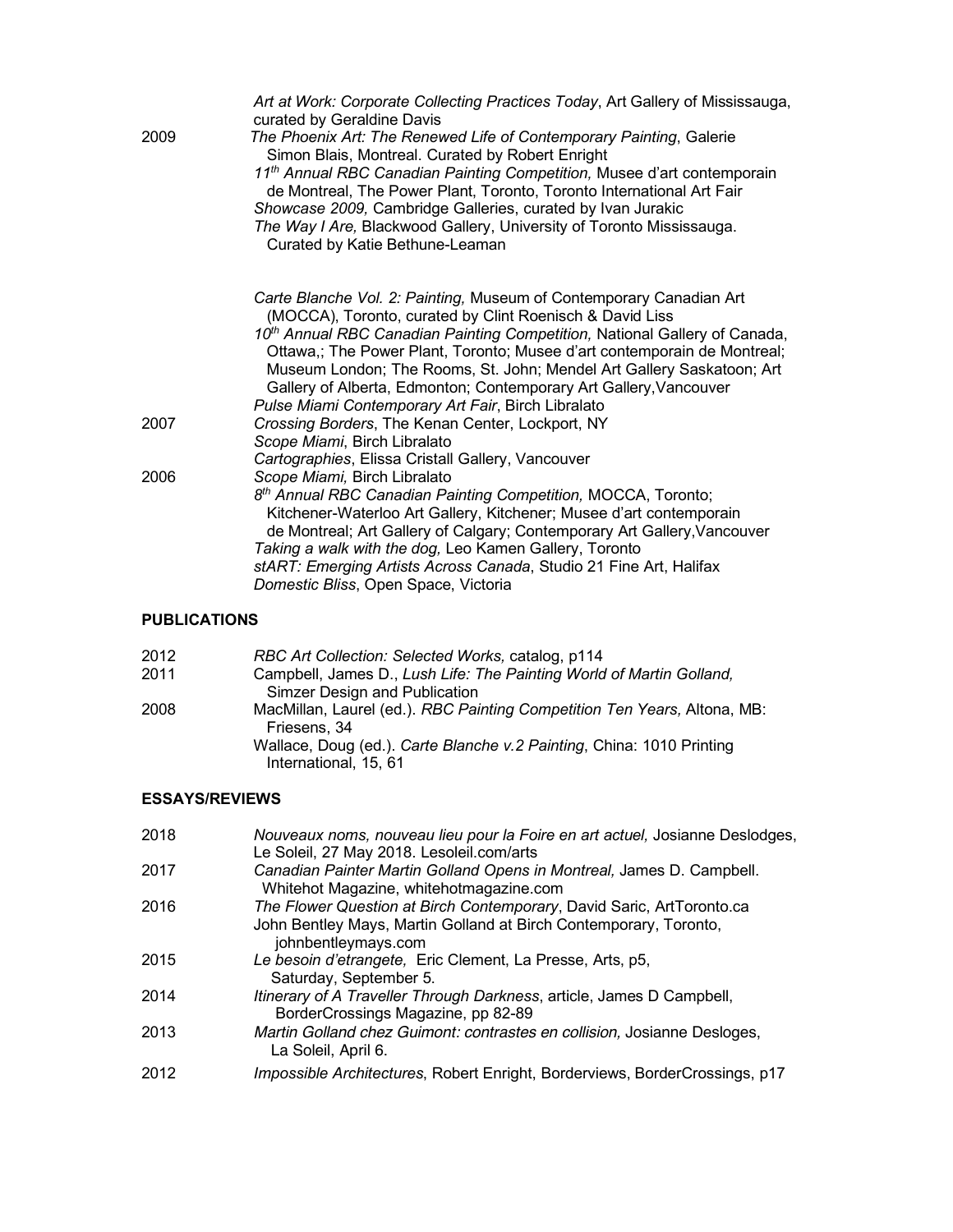|      | Painting Competition supports artists, highlights value of arts in Canada, Guy<br>L'Heureux, The Globe and Mail,, Nov. 30th, Arts.                                                      |
|------|-----------------------------------------------------------------------------------------------------------------------------------------------------------------------------------------|
| 2011 | Lush Life. Martin Golland's Painted World, article, James D Campbell, Magenta,<br>Mar. 2011 www.magentamagazine.com                                                                     |
|      | Painters Painting, Cindy Deachman, Ottawa Magazine, Feb. 2011                                                                                                                           |
| 2010 | Extreme Painting: Montreal, James D. Campbell, FRIEZE Magazine, Jan. Issue<br>The Phoenix Art, Galerie Simon Blais, Montreal, Canada, James D. Campbell.<br>Frieze, May 2010, pp. 31-32 |
| 2009 | The Phoenix Art: Viewing Painting's Renewed Power, canadianart.ca, Dec. 19,<br>Rising From The Ashes, Lori Callaghan, The Rover Arts, roverarts.com, Dec. 22                            |
| 2008 | Martin Golland: Birch Libralato, Toronto, Pete Smith, Canadian Art, Fall 2008<br>p148-149                                                                                               |
|      | Alumni Profile: Living an artist's life with passion, Rebecca Kendall, The Portico,<br>(U of Guelph Magazine) Fall 2008 Vol 40 Issue 3, p36                                             |
|      | CityNews at 5: Interview with Jojo Chintoh, CityTV, July 30                                                                                                                             |
|      | Artist a semifinalist in painting contest, Erin Hatfield, The Annex, July 22                                                                                                            |
|      | Martin Golland, BIRCH LIBRALATO, 129 Tecumseth Street, March 15-April 19,<br>Dan Adler, ArtForum.com, April, p5                                                                         |
|      | Of butternuts and burning boats, The Toronto Star, Peter Goddard, April 17, pE9                                                                                                         |
|      | Building Blowout: Golland makes disarray look beautiful, Leah Sandals, Now<br>Magazine, Toronto, April 9, p73                                                                           |
|      | Cartographies, Helena Wadsley, Galleries West, Spring 2008, p42                                                                                                                         |
| 2006 | Cino, Kate. Front Row, Domestic Bliss at Open Space, Boulevard Magazine,<br>Vol. XIV, Issue 4, May/June pp11-12                                                                         |
|      | Green, Roy. "Domestic Bliss," (Catalogue) Open Space, Victoria                                                                                                                          |
|      | Enright, Robert. (Interview) "Trouble Maker," (unpublished), Guelph, ON.,<br>Enright, Robert. "Sensational Instabilities," Borderviews, BorderCrossings, Iss.98<br>pp. 14-15            |
|      |                                                                                                                                                                                         |

## **AWARDS/GRANTS**

| 2015, 2013,<br>2011 | <b>Ontario Arts Council Grant</b>                                                                                             |
|---------------------|-------------------------------------------------------------------------------------------------------------------------------|
| 2012, 2010,         | Canada Council Grant                                                                                                          |
| 2008, 2003          |                                                                                                                               |
| 2014, 2010          | City Of Ottawa Grant                                                                                                          |
| 2009                | Honourable Mention Prize, 11 <sup>th</sup> Annual RBC Canadian Painting Competition                                           |
|                     | Ontario Arts Council Grant                                                                                                    |
| 2008                | Purchase Prize, Canadiana Fund Foundation, 10 <sup>th</sup> Annual RBC Canadian<br><b>Painting Competition</b>                |
| 2008, 2006          | <b>Toronto Arts Council Grant</b>                                                                                             |
| 2005-2006           | Ontario Graduate Scholarship                                                                                                  |
| 2005                | Margaret Priest Scholarship, University of Guelph                                                                             |
| 2004                | Board of Graduate Studies Research Scholarship, University of Guelph<br>University Graduate Scholarship, University of Guelph |
| 2003, 2006          | Canada Council Emerging Artist Grant for Visual Arts                                                                          |

## **COLLECTIONS**

Music Sales Corporation, New York; Osler, Hoskin & Harcourt, Toronto; Gowlings, Toronto; The Canadiana Fund Crown Collection, Ottawa; numerous private collections in Canada, US, and Germany.

### **EMPLOYMENT**